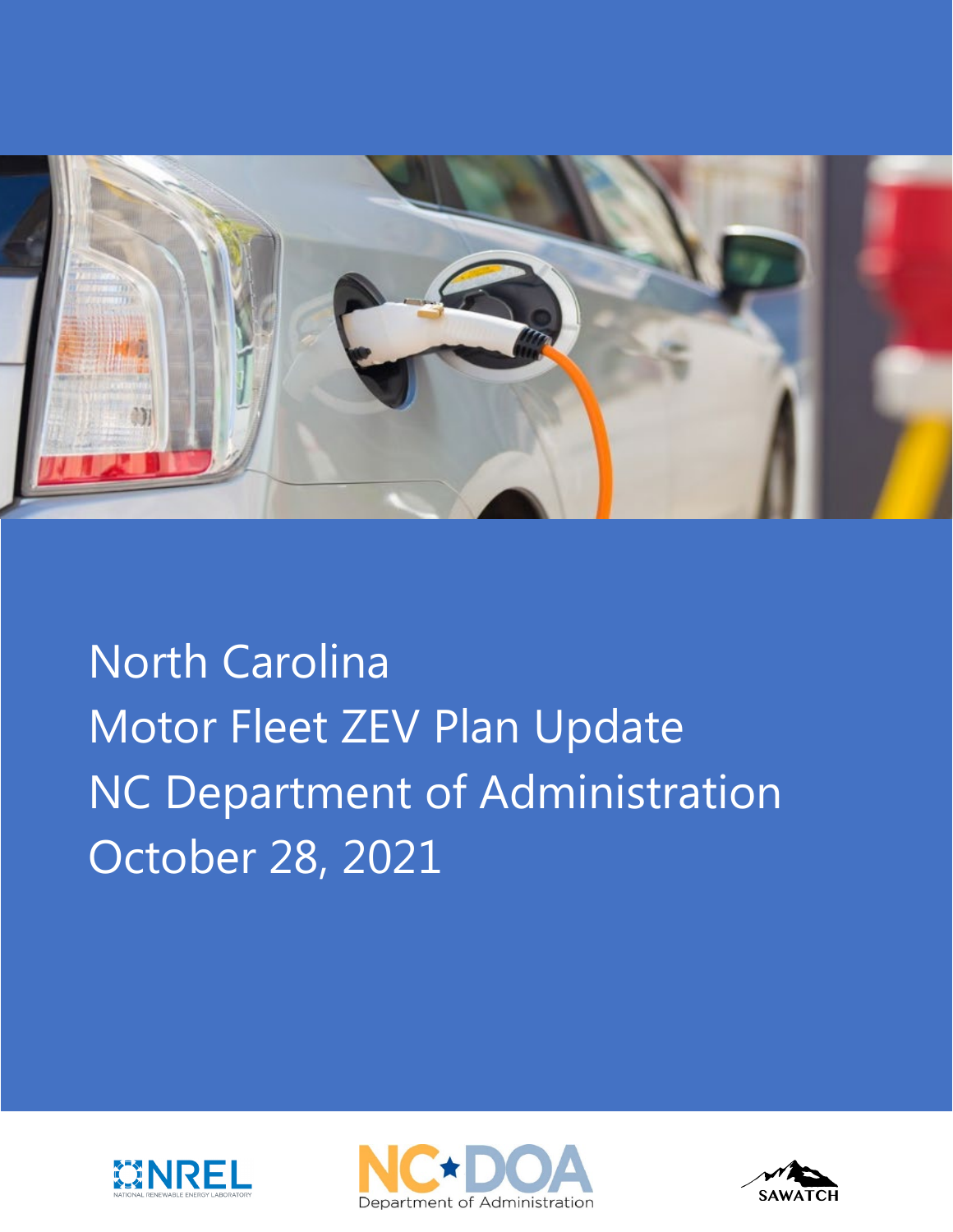## <span id="page-1-0"></span>**Table of Contents**

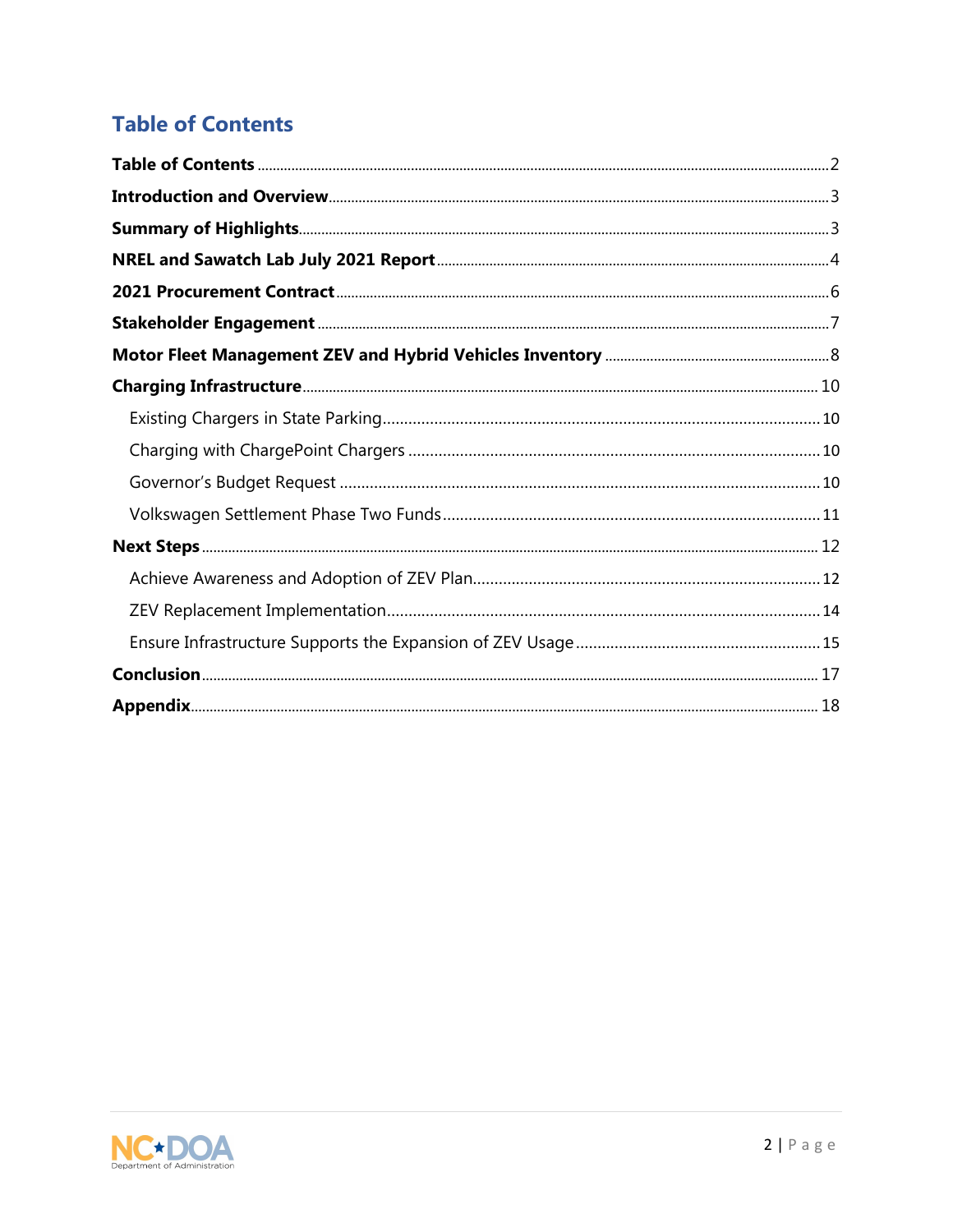## <span id="page-2-0"></span>**Introduction and Overview**

In September of 2019, the NC Department of Administration (DOA) published the Motor Fleet Zero Emission Vehicle (ZEV) Plan as directed by Governor Cooper in Executive Order 80, North Carolina's Commitment to Address Climate Change and Transition to a Clean Energy Economy.

The 2019 Motor Fleet ZEV Plan identified:

- The types of trips for which a ZEV is feasible;
- Infrastructure recommendations necessary to support ZEV use;
- Procurement options and strategies to increase the purchase and utilization of ZEVs; and
- An accounting of each agency's ZEVs and miles driven by vehicle type.

The 2020 Motor Fleet ZEV report provided an update on the state's fleet of electric vehicles a year into the plan's implementation. While 2020 was a challenging year for the Division of Motor Fleet Management (MFM) due to supply chain disruptions and a drop in state vehicles being driven caused by the COIVD-19 pandemic, the report provided notable achievements as well as areas for continued focus and investment.

This 2021 Motor Fleet ZEV report provides the latest update on the state motor fleet's ZEV and hybrid inventory. This report also summarizes Sawatch Labs' vehicle telematics analysis, provides updates on MFM's new vehicle procurement contract, and identifies next steps to increase the number of ZEVs in the state's fleet as well as enhance charging infrastructure across the state.

## <span id="page-2-1"></span>**Summary of Highlights**

The Department of Administration's Division of Motor Fleet Management has pursued a variety of strategies since the 2020 Motor Fleet ZEV report to increase the number of zeroemission vehicles used by state agencies.

- The National Renewable Energy Laboratory and Sawatch Labs report, outlined in more detail below, identified 3,049 state vehicles that may be suitable for replacement with a zero-emission vehicle (ZEV) at the end of their life cycles, potentially saving the state \$14 million in total cost of ownership over the life of those vehicles.
- $\triangleright$  The fiscal year (FY) 2021-2022 MFM replacement list identified 143 vehicles eligible for ZEV replacement in the next fiscal year and 330 vehicles as eligible for hybrid

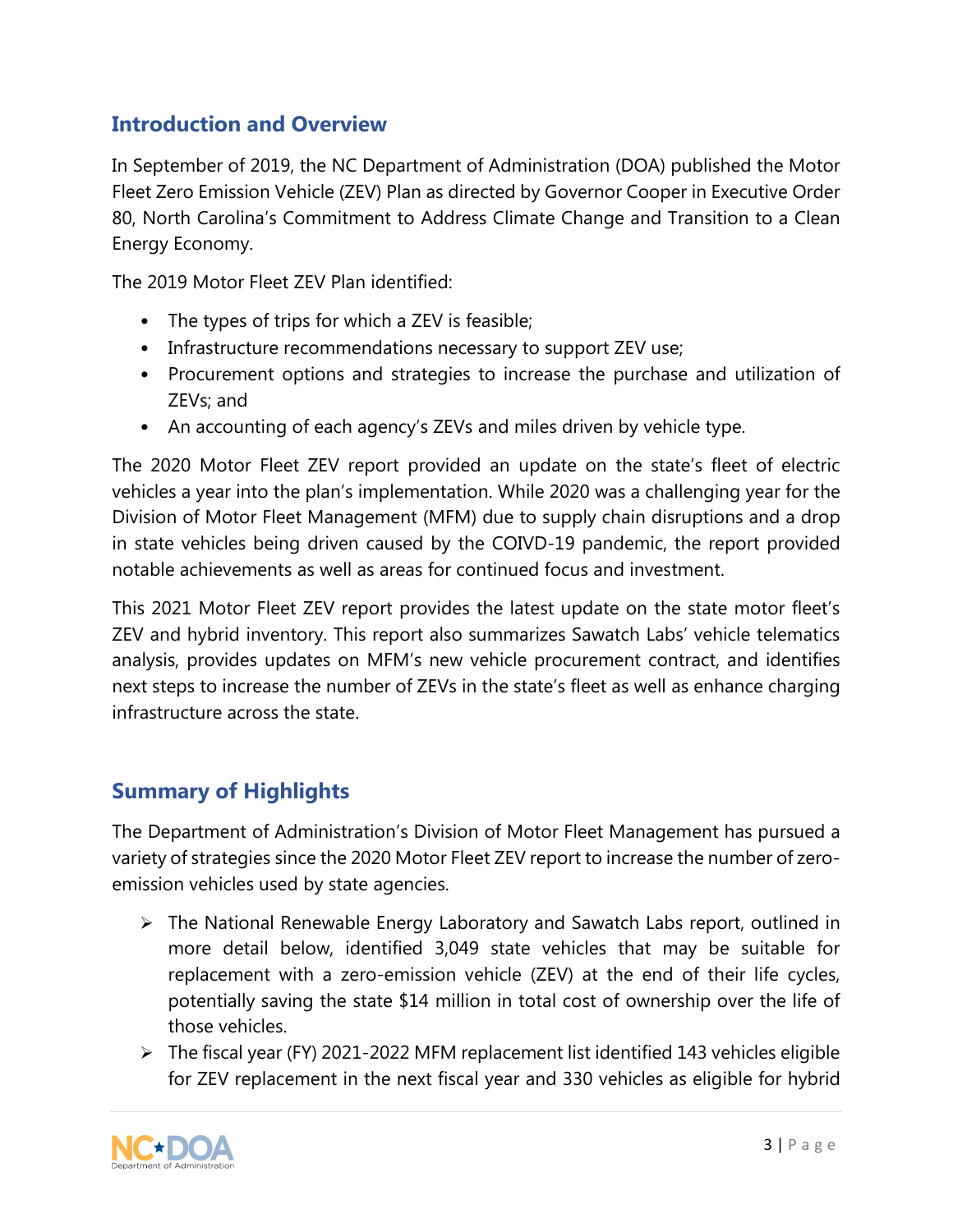replacement in the next fiscal year. As technologies for zero-emission vehicles and charging infrastructure continues to advance, the state will be able to replace even more vehicles with a ZEV.

- MFM retooled the state vehicle procurement contract to secure more costeffective ZEV and hybrid options. As a result of the new contract, the state fleet will standardize around hybrid sedans where ZEV sedans are not feasible.
- Hybrid vehicles make up over 75% of MFM total vehicle purchases in FY 2021-2022 as of October, 2021. Adoption of hybrid vehicles is an important step to reducing carbon emissions in the state fleet.
- $\triangleright$  Increased collaboration and coordination among DOA, the Governor's Office, and cabinet agencies have resulted in a renewed commitment to transition the state's motor fleet to ZEVs where feasible.
- $\triangleright$  DOA and state agencies can accelerate the transition to zero-emission state vehicles by taking recommended actions to increase ZEV awareness, purchases, and charging infrastructure.

## <span id="page-3-0"></span>**NREL and Sawatch Lab July 2021 Report**

In partnership with the National Renewable Energy Laboratory (NREL), Sawatch Labs conducted a study to analyze the feasibility of electric vehicle adoption within North Carolina's state motor fleet. NREL contracted with Sawatch Labs to analyze the impact of increasing state fleet electrification on the charging demand at parking facilities in three states, including North Carolina. The goal of the project was to:

- [1](#page-3-1). Identify vehicles for which an electric vehicle  $(EV)^1$  is a good operational and economic fit;
- 2. Identify where charging infrastructure will be needed to support broad fleet electrification; and
- 3. Project charging demand curves to highlight where charging may impact facility peak demand.

Sawatch released its analysis and summary report to DOA in July 2021. Sawatch observed the vehicle use and telematics data of 5,901 state fleet vehicles from February 23, 2018, to January 16, 2020. Each vehicle tracked was scored on four metrics to determine eligibility for EV replacement: energy consumption, the total cost of ownership (TCO), parking location frequency, and data availability. Sawatch Labs determined the potential TCO by factoring in the projected cost of gas, electricity rates, social cost of carbon, ICE

<span id="page-3-1"></span> $1$  ZEV and EV are used interchangeably throughout this report.

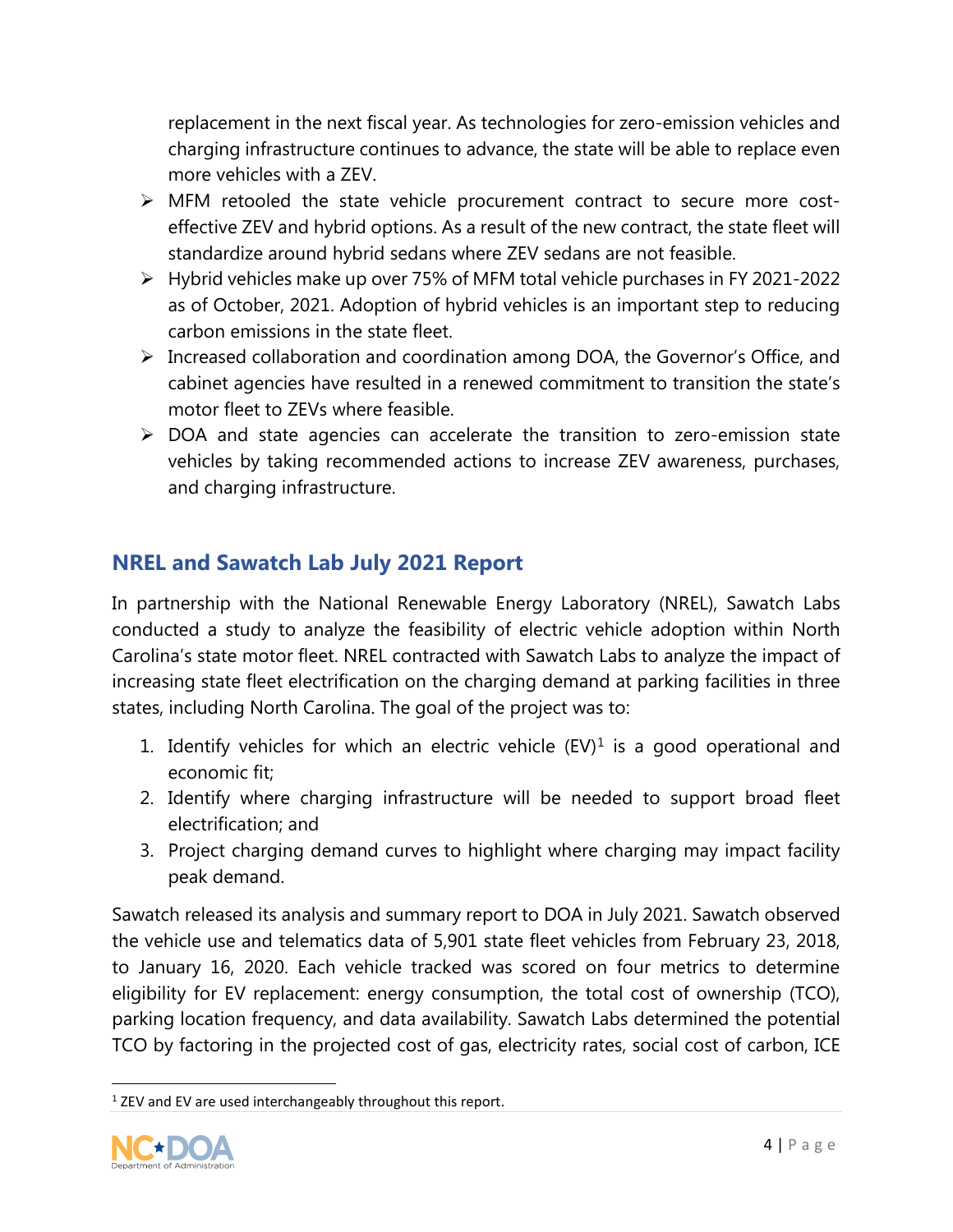maintenance cost, EV maintenance cost, depreciation value, and other factors. Metrics like the social cost of carbon are not currently accounted for in MFM's determination of TCO. MFM currently calculates TCO based on depreciation, maintenance and repair costs, fuel cost, taxes, insurance, and administrative fees. MFM is required to report any changes in the TCO calculation to the North Carolina General Assembly (G.S. 143-341(8)(i)(4)).

From that analysis, Sawatch identified 3,049 vehicles that may be suitable for EV replacement over time, leading to over \$14 million in total estimated savings in cost of ownership for the state based on Sawatch's TCO calculations. Figure 1 illustrates Sawatch's major vehicle replacement findings based on their analysis.

**Figure 1**. Summary of Sawatch analysis major findings for increasing use of ZEVs in NC's State Motor Fleet.



Sawatch Labs also assessed the potential aggregate charging demand across the state's fleet for all vehicles identified as suitable for an EV replacement, to help the state determine the location of charging infrastructure for optimal utilization. Based on driving data and the assessment of parking locations for potential EV replacements, Sawatch concluded where charging infrastructure would be most beneficial for the fleet and projected peak charging demand.

The below map used Sawatch Labs' data to display all locations where at least two and up to eleven vehicles may be eligible for EV replacement at the end of their lifecycles. The size and darkness of the orange dots represent how many EVs would regularly park at each location. DOA will use this data and state property location data to assess where EV chargers will be the most needed, and the minimum number of chargers that should be installed at each location.

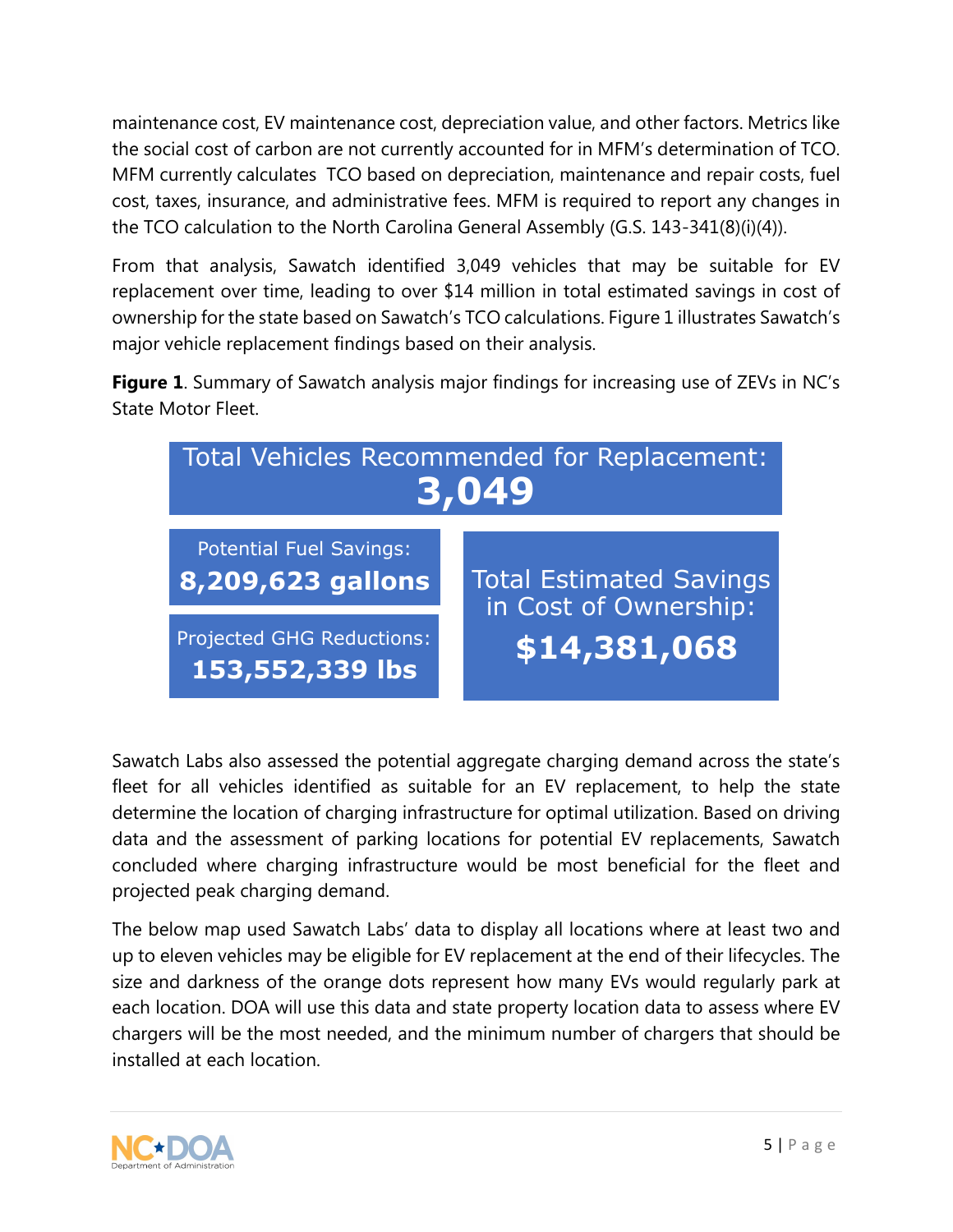## **Figure 2.** All locations where at least two state vehicles may be eligible for ZEV replacement.



## <span id="page-5-0"></span>**2021 Procurement Contract**

The Division of Motor Fleet Management worked with DOA Purchasing and Contracting to develop a new purchase contract to include ZEV and hybrid vehicles. The result was a new state term contract for vehicles with dramatic price decreases and savings. The Division achieved this by developing a contract method that shifted away from a "single winner-takes-all" contract to a "bid your portfolio" contract. This contracting approach attracted traditional dealers like Ford, GM, Chrysler/Fiat, and new dealers such as Toyota, Nissan, Kia, and Hyundai. Dealers bid every vehicle in their portfolio individually, which allowed them to cut costs on some models knowing they could make margins on others. This approach will enable Motor Fleet to purchase a la carte the vehicles that appear to be the best value, as opposed to only contracting with one dealer.

Under the new procurement contract, MFM secured several ZEVs and will look to add more vehicle options as they become available. Through this new contracting approach, Motor Fleet Management also identified that the Toyota Camry Hybrid is the most costeffective sedan option due to reduced cost and its extended lifecycle. With these findings, Motor Fleet will be standardizing the sedan fleet around the Camry Hybrid wherever ZEV sedans are not feasible.

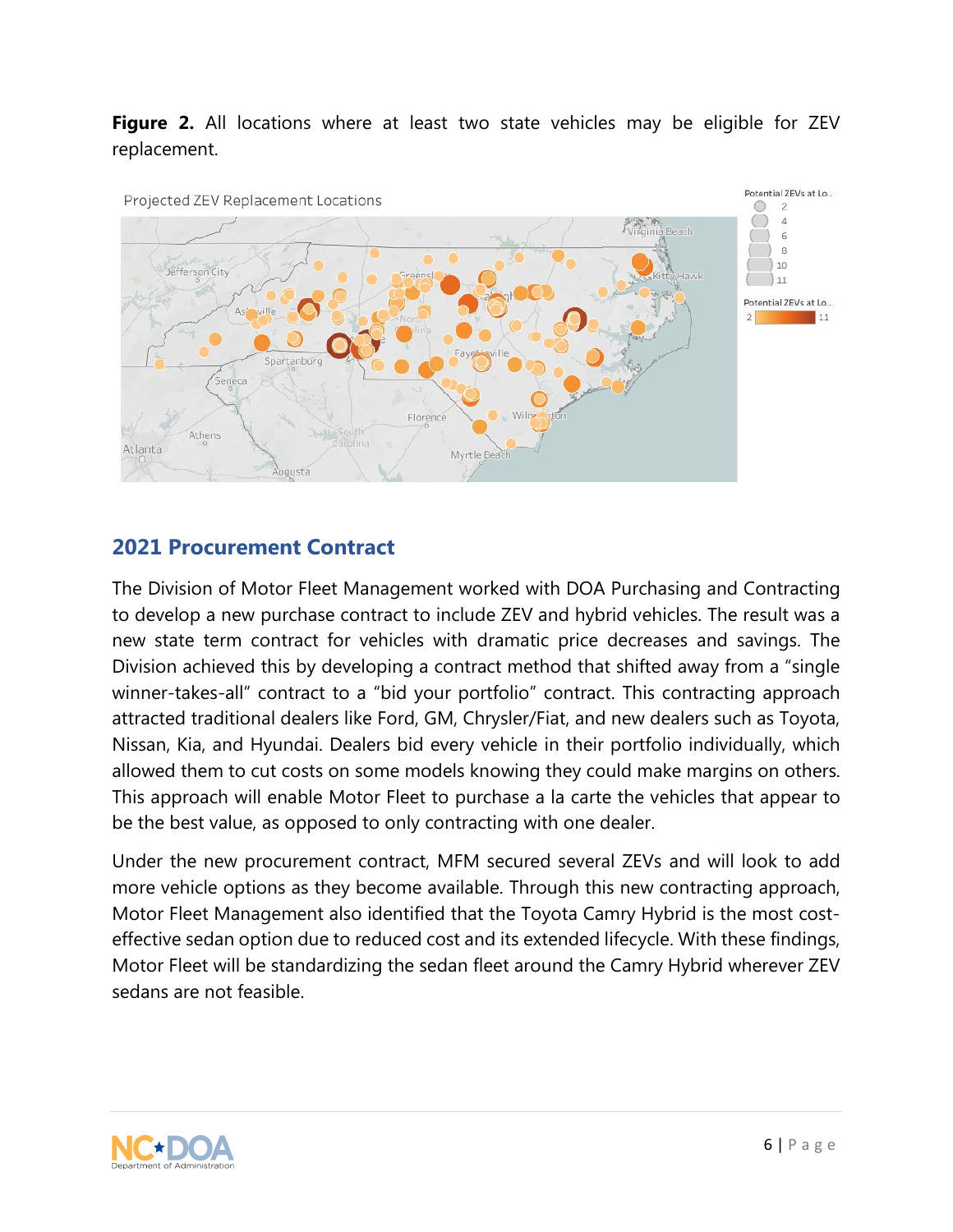## <span id="page-6-0"></span>**Stakeholder Engagement**

In August 2021, the Motor Fleet Management Division sent the annual replacement list to state agencies. The list is a new initiative by the Division that started in 2020 to streamline the fleet replacement process. Agency secretaries, policy directors, and motor fleet managers received a list of vehicles eligible for replacement in the coming year based on age and how the vehicle was driven.

Based on the Sawatch report analysis, the MFM team identified and highlighted which vehicles were suitable for ZEV or hybrid replacement. In coordination with the Governor's Office, the Department of Administration worked to educate agencies on the importance of ZEV adoption in conjunction with the rollout of the replacement list. DOA and the Governor's Office emphasized that the vehicles identified on the replacement list are presumed suitable for replacement with a ZEV based on collected driving data and reiterated the importance of transitioning the state's motor fleet in accordance with Executive Order 80. The Division will continue to work with agency stakeholders to educate and answer any questions about ZEV fleet adoption.

MFM holds two Agency Fleet Coordinator (AFC) meetings annually (October and April). These meetings are training opportunities to get the AFCs up to date on the latest procedures for assignment, maintenance, utilization, and driver management. Executive Order 80 and ZEV electrification are incorporated into the agenda of those meetings. MFM also sends out a monthly service reminder to agency fleet coordinators. This reminder includes information about maintenance services due, maintenance or inspections missed, and manufacturer recalls. Quarterly, MFM uses this monthly email as an instrument to include additional information beyond service. The Division also provides information about compliance, audits, Executive Order 80, and other events/issues regarding fleet vehicle operation in the monthly emails.

<span id="page-6-1"></span>DOA has also begun to engage stakeholders within its divisions to develop charging infrastructure solutions for the ZEV fleet. Charging infrastructure is a multi-faceted issue that involves several internal stakeholders, including the State Construction Office, the State Parking Office, and the State Procurement Office.

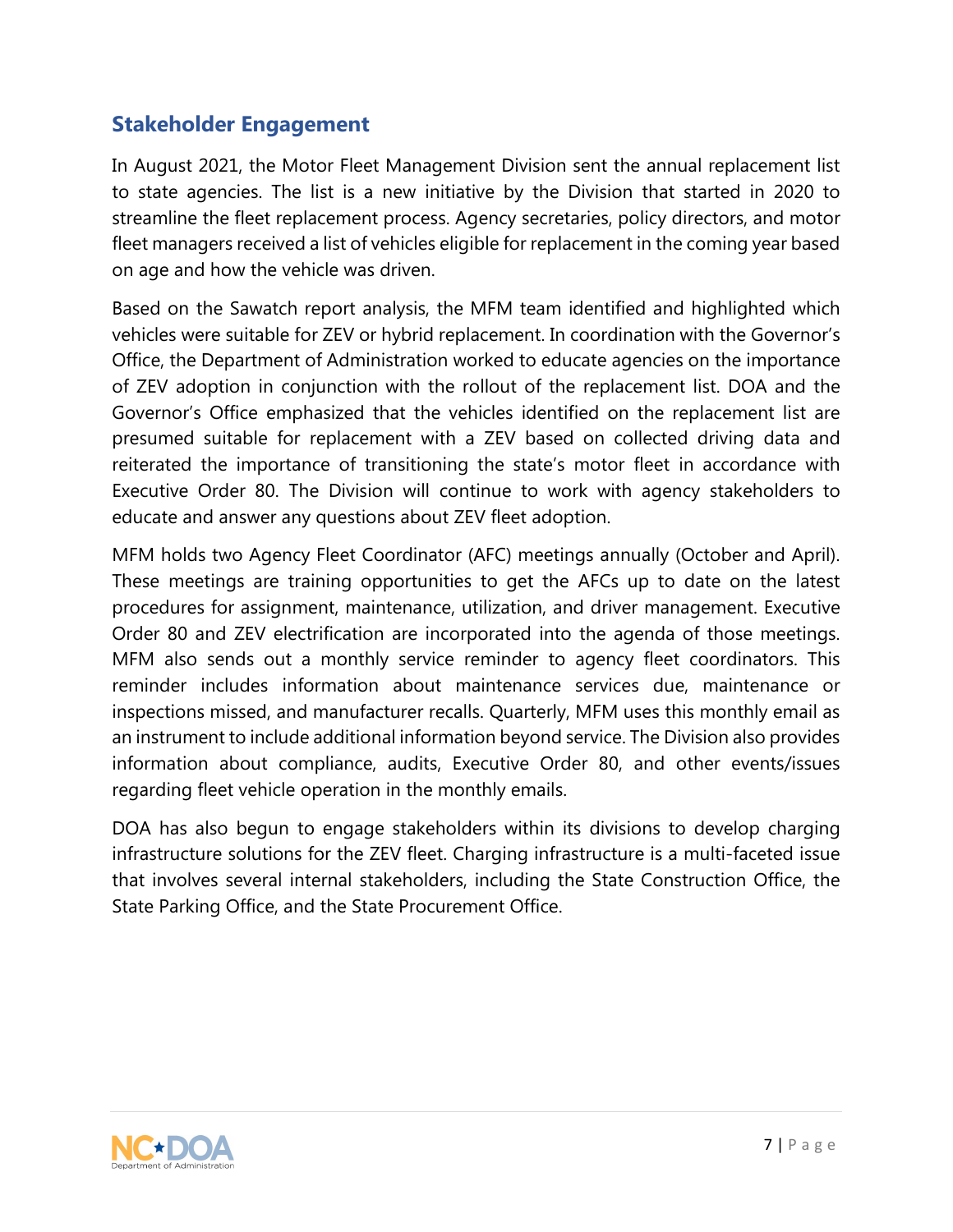## **Motor Fleet Management ZEV and Hybrid Vehicles Inventory**

Motor Fleet Management currently has 41 zero-emission vehicles throughout the state fleet. Because of the new replacement process, MFM anticipates a considerable increase in EVs purchased by agencies in the next few years.

Hybrid vehicles are practical alternatives to ICE vehicles in cases where ZEV replacement is not feasible. For long trips that would require a mid-trip charge, driving hybrid vehicles can yield significant emissions savings compared to a similar ICE vehicle. As of October 2021, MFM has ordered 510 hybrid vehicles in FY 2021-2022, making up over 75% of total motor fleet vehicle purchases so far this fiscal year. In FY 2021-2022, Motor Fleet ordered 420 Toyota Camry Hybrids. These models average 52 miles per gallon (mpg) and will replace Ford Fusions, which average 23mpg<sup>2</sup>. The replacement of these vehicles will cut emissions by more than half compared to the vehicle it replaced. MFM is expecting to receive all 420 Camry Hybrids this fiscal year at a rate of 80 Toyota Camry Hybrids per month beginning in November 2021. Deliveries will continue through the end of April 2022.

Motor Fleet Management ordered 60 Ford Interceptor hybrid SUVs in 2021 to be used by law enforcement agencies. These hybrids average 24 mpg, compared to 17 mpg in previous ICE models<sup>3</sup>. Hybrid SUVs are a positive step in reducing greenhouse gas emissions while the market works towards making all-electric SUVs feasible and affordable.

Motor Fleet Management ordered 30 Toyota Sienna hybrid minivans in 2021. Toyota began offering Siennas exclusively as hybrids starting with the 2021 models. The 2022 Sien-nas average up to 36 mpg for both highway and city driving<sup>[4](#page-7-2)</sup>. The ICE 2020 Toyota aver-aged 19 mpg in for city driving and 26 mpg on the highway<sup>[5](#page-7-3)</sup>. The new hybrid minivans in the motor fleet will lead to significant fuel savings and emissions reductions.

<span id="page-7-3"></span><span id="page-7-2"></span><span id="page-7-1"></span><sup>5</sup> https://www.fueleconomy.gov/feg/bymodel/2020\_Toyota\_Sienna.shtml



<span id="page-7-0"></span><sup>2</sup> https://www.fueleconomy.gov/feg/bymodel/2022\_Toyota\_Camry.shtml

<sup>3</sup> https://www.ford.com/police-vehicles/hybrid-utility/

<sup>4</sup> https://www.fueleconomy.gov/feg/bymodel/2022\_Toyota\_Sienna.shtml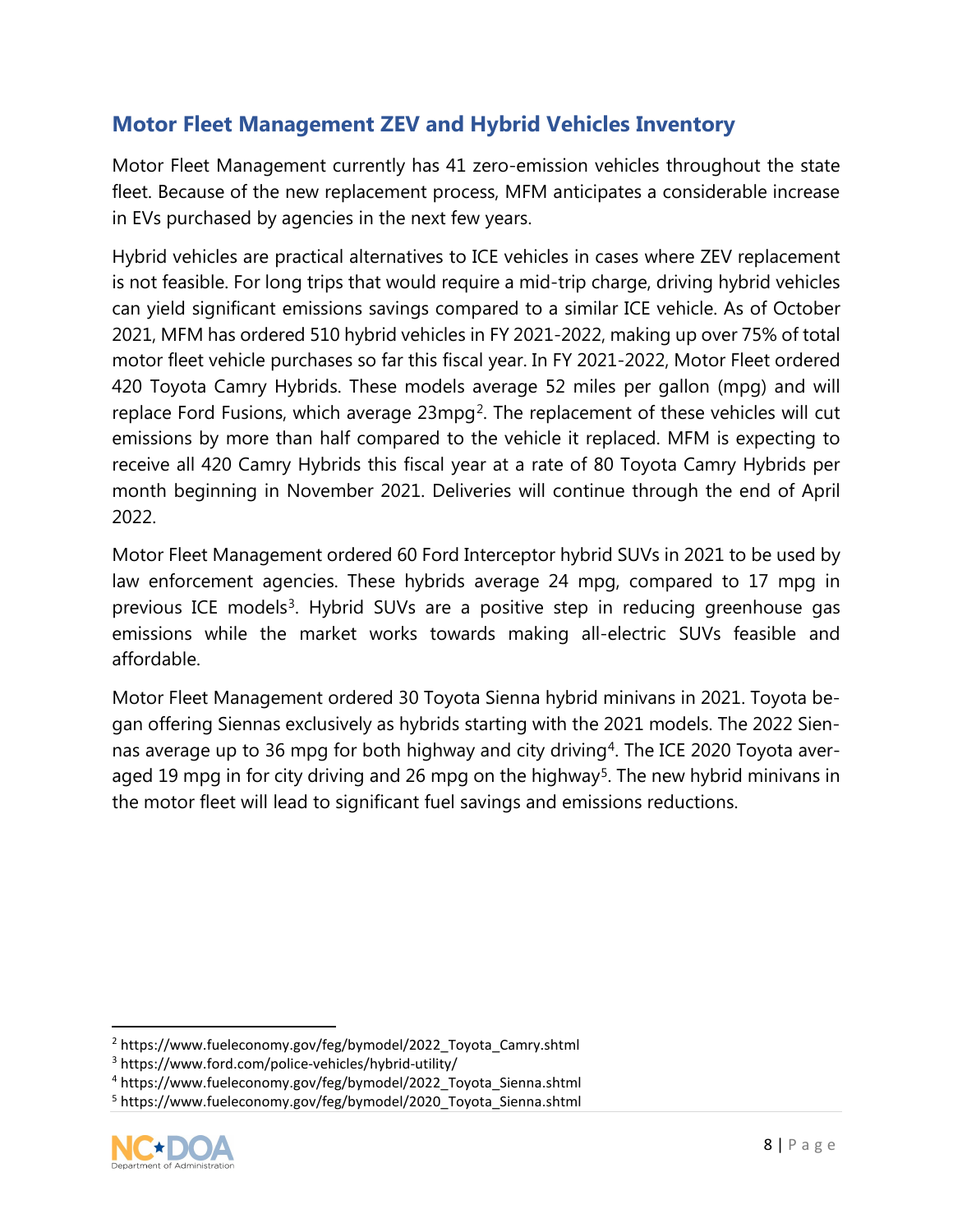| #              | Vehicle-<br>Number | Vehicle<br>Year | Vehicle-<br>Make       | Vehicle-<br>Model | VehicleFuel-<br><b>Type</b> | LastLog-<br><b>Mileage</b> | <b>Agency Name</b>                                      | <b>Division Name</b>                            | Vehi-<br>cleStatus<br>Desc | <b>VehicleCategory Desc</b>    | Assignment<br><b>Start Date</b> |
|----------------|--------------------|-----------------|------------------------|-------------------|-----------------------------|----------------------------|---------------------------------------------------------|-------------------------------------------------|----------------------------|--------------------------------|---------------------------------|
| 1              | 261278             | 2014            | Nissan                 | Leaf FWD          | Non-Fuel                    | 22642                      | UNV NC State University                                 | N C State University                            | Assigned                   | <b>Agency Purpose</b>          | May 24, 2016                    |
| 2              | 261279             | 2014            | Nissan                 | Leaf FWD          | Non-Fuel                    | 31628                      | DHHS Central Administra-<br>tion                        | Central Administra-<br>tion                     | Assigned                   | <b>Agency Purpose</b>          | August 8, 2016                  |
| 3              | 261277             | 2014            | Nissan                 | Leaf FWD          | Non-Fuel                    | 27436                      | UNV UNC-Asheville                                       | Unc At Asheville                                | Assigned                   | <b>Agency Purpose</b>          | August 24, 2016                 |
| 4              | 261381             | 2015            | Nissan                 | Leaf FWD          | Non-Fuel                    | 21364                      | <b>DHHS Health Benefit</b>                              | Div Of Medical As-<br>sistance                  | Assigned                   | <b>Public Safety</b>           | March 21, 2017                  |
| 5              | 261275             | 2014            | Nissan                 | Leaf FWD          | Non-Fuel                    | 22026                      | <b>DHHS Blind Services</b>                              | <b>Blind Services</b>                           | Assigned                   | <b>Agency Purpose</b>          | June 14, 2017                   |
| 6              | 261383             | 2015            | Nissan                 | Leaf FWD          | Non-Fuel                    | 14500                      | UNV UNC-Chapel Hill                                     | Unc At Chapel Hill                              | Assigned                   | <b>Agency Purpose</b>          | August 20, 2018                 |
| $\overline{7}$ | 261384             | 2015            | Nissan                 | Leaf FWD          | Non-Fuel                    | 15110                      | UNV UNC-Chapel Hill                                     | Unc At Chapel Hill                              | Assigned                   | <b>Agency Purpose</b>          | August 20, 2018                 |
| 8              | 264431             | 2019            | Chevrolet              | Volt AWD          | Regular Un-<br>leaded       | 17268                      | Dept Of Environmental<br>Quality                        | <b>DAQ</b>                                      | Assigned                   | <b>Agency Purpose</b>          | May 15, 2019                    |
| 9              | 264517             | 2019            | Chevrolet              | Volt AWD          | Regular Un-<br>leaded       | 11802                      | UNV Appalachian State U                                 | Appalachian State<br>Univ                       | Assigned                   | <b>Agency Purpose</b>          | July 17, 2019                   |
|                |                    |                 |                        |                   | Regular Un-                 |                            |                                                         |                                                 |                            |                                | September 17,                   |
| 10             | 264764             | 2019            | Chevrolet              | Volt AWD          | leaded                      | 3620                       | UNV UNC-Charlotte                                       | Unc At Charlotte                                | Assigned                   | <b>Agency Purpose</b>          | 2019                            |
| 11             | 264761             | 2020            | Chevrolet              | Bolt              | Non-Fuel                    | 3751                       | UNV UNC-Asheville                                       | Unc At Asheville                                | Assigned                   | <b>Agency Purpose</b>          | January 21,<br>2020             |
| 12             | 264762             | 2020            | Chevrolet              | Bolt              | Non-Fuel                    | 4337                       | UNV UNC-Asheville                                       | Unc At Asheville                                | Assigned                   | <b>Agency Purpose</b>          | January 21,<br>2020             |
|                |                    |                 |                        |                   |                             |                            |                                                         | Div Of Child Devel-                             |                            |                                | January 23,                     |
| 13             | 264741             | 2020            | Chevrolet              | Bolt              | Non-Fuel                    | 7500                       | <b>DHHS Child Development</b><br>Dept Of Natural & Cul- | opment                                          | Assigned                   | <b>Agency Purpose</b>          | 2020<br>February 11,            |
| 14             | 264742             | 2020            | Chevrolet              | Bolt              | Non-Fuel                    | 1750                       | tural Resources<br>Dept Of Natural & Cul-               | Zoological Park                                 | Assigned                   | <b>Agency Purpose</b>          | 2020                            |
| 15             | 264746             | 2020            | Chevrolet              | <b>Bolt</b>       | Non-Fuel                    | 7570                       | tural Resources                                         | Zoological Park                                 | Assigned                   | <b>Agency Purpose</b>          | March 12, 2020                  |
| 16             | 264745             | 2020            | Chevrolet              | Bolt              | Non-Fuel                    | 555                        | UNV Appalachian State U                                 | Appalachian State<br>Univ                       |                            |                                |                                 |
|                |                    |                 |                        |                   |                             |                            |                                                         | Appalachian State                               | Assigned                   | <b>Agency Purpose</b>          | May 21, 2020                    |
| 17             | 264750             | 2020            | Chevrolet              | Bolt              | Non-Fuel<br>Regular Un-     | 1036                       | UNV Appalachian State U                                 | Univ                                            | Assigned                   | <b>Agency Purpose</b>          | May 21, 2020                    |
| 18             | 264763             | 2019            | Chevrolet              | Volt AWD          | leaded                      | 3562                       | UNV UNC-Charlotte                                       | Unc At Charlotte                                | Assigned                   | <b>Agency Purpose</b>          | June 23, 2020                   |
| 19             | 264759             | 2020            | Chevrolet              | Bolt              | Non-Fuel                    | 711                        | UNV Appalachian State U                                 | Appalachian State<br>Univ                       | Assigned                   | <b>Agency Purpose</b>          | June 29, 2020                   |
| 20             | 264756             | 2020            | Chevrolet              | Bolt              | Non-Fuel                    | 741                        | UNV Appalachian State U                                 | Appalachian State<br>Univ                       | Assigned                   | <b>Agency Purpose</b>          | June 30, 2020                   |
| 21             | 264743             | 2020            | Chevrolet              | <b>Bolt</b>       | Non-Fuel                    | 266                        | Dept Of Public Safety                                   | Safety Office                                   | Assigned                   | <b>Agency Purpose</b>          | August 13, 2020                 |
| 22             | 264752             | 2020            | Chevrolet              | <b>Bolt</b>       | Non-Fuel                    | 566                        | Dept Of Public Safety                                   | Prisons                                         | Assigned                   | <b>Agency Purpose</b>          | August 25, 2020                 |
| 23             | 264748             | 2020            | Chevrolet              | <b>Bolt</b>       | Non-Fuel                    | 2076                       | Dept Of Public Safety                                   | <b>State Capitol Police</b>                     | Assigned                   | Law Enforcement Pur-<br>pose   | September 22,<br>2020           |
| 24             | 264749             | 2020            | Chevrolet              | Bolt              | Non-Fuel                    | 4109                       | Dept Of Public Safety                                   | <b>ABC Commission</b>                           | Assigned                   | <b>Agency Purpose</b>          | November 3,<br>2020             |
| 25             | 264757             | 2020            | Chevrolet              | Bolt              | Non-Fuel                    | 116                        | Dept Of Public Safety                                   | <b>State Capitol Police</b>                     | Assigned                   | Law Enforcement Pur-<br>pose   | February 18,<br>2021            |
| 26             | 266405             | 2021            | Chevrolet              | Bolt              | Non-Fuel                    | In use                     | Dept Of Administration                                  | Mail Service Center                             | Assigned                   | MFM General-Pilot Pro-<br>gram | May 25, 2021                    |
|                |                    |                 |                        |                   |                             |                            |                                                         |                                                 |                            | Law Enforcement Pur-           |                                 |
| 27<br>28       | 264753<br>264747   | 2020<br>2020    | Chevrolet<br>Chevrolet | Bolt<br>Bolt      | Non-Fuel<br>Non-Fuel        | 7008<br>446                | Dept Of Public Safety                                   | <b>State Capitol Police</b><br>Juvenile Justice | Assigned                   | pose                           | June 10, 2021<br>July 8, 2021   |
|                |                    |                 |                        | CAMRY             | Regular Un-                 |                            | Dept Of Public Safety<br>Dept Of Natural & Cul-         |                                                 | Assigned                   | Agency Purpose                 |                                 |
| 29             | 266406             | 2021            | <b>TOYOTA</b>          | <b>HYBRID</b>     | leaded                      | 1224                       | tural Resources                                         | Administration                                  | Assigned                   | <b>Agency Purpose</b>          | August 30, 2021                 |
| 30             | 261276             | 2014            | Nissan                 | Leaf FWD          | Non-Fuel                    | 35486                      |                                                         |                                                 | Available                  | <b>MFM</b> General             |                                 |
| 31             | 261280             | 2014            | Nissan                 | Leaf FWD          | Non-Fuel                    | 34154                      |                                                         |                                                 | Available                  | <b>MFM</b> General             |                                 |
| 32             | 261281             | 2014            | Nissan                 | Leaf FWD          | Non-Fuel                    | 26208                      |                                                         |                                                 | Available                  | <b>MFM</b> General             |                                 |
| 33             | 261380             | 2015            | Nissan                 | Leaf FWD          | Non-Fuel                    | 20022                      |                                                         |                                                 | Available                  | <b>MFM</b> General             |                                 |
| 34             | 261382             | 2015            | Nissan                 | Leaf FWD          | Non-Fuel                    | 12808                      |                                                         |                                                 | Available                  | <b>MFM</b> General             |                                 |
| 35             | 261385             | 2015            | Nissan                 | Leaf FWD          | Non-Fuel                    | 15135                      |                                                         |                                                 | Available                  | <b>MFM</b> General             |                                 |
| 36             | 264744             | 2020            | Chevrolet              | Bolt              | Non-Fuel                    | 511                        |                                                         |                                                 | Reserved<br>at DPS         | <b>MFM</b> General             |                                 |
| 37             | 264751             | 2020            | Chevrolet              | Bolt              | Non-Fuel                    | 35                         |                                                         |                                                 | Reserved<br>at DPS         | <b>MFM</b> General             |                                 |
| 38             | 264754             | 2020            | Chevrolet              | Bolt              | Non-Fuel                    | 0                          |                                                         |                                                 | Reserved<br>at DPS         | <b>MFM</b> General             |                                 |
| 39             | 264755             | 2020            | Chevrolet              | Bolt              | Non-Fuel                    | $\mathbf 0$                |                                                         |                                                 | Reserved<br>at DPS         | <b>MFM</b> General             |                                 |
| 40             | 264758             | 2020            | Chevrolet              | Bolt              | Non-Fuel                    | 0                          |                                                         |                                                 | New                        | <b>MFM</b> General             |                                 |
| 41             | 264760             | 2020            | Chevrolet              | Bolt              | Non-Fuel                    | 0                          |                                                         |                                                 | New                        | <b>MFM</b> General             |                                 |

## **Figure 3.** MFM ZEV Inventory as of October 2021

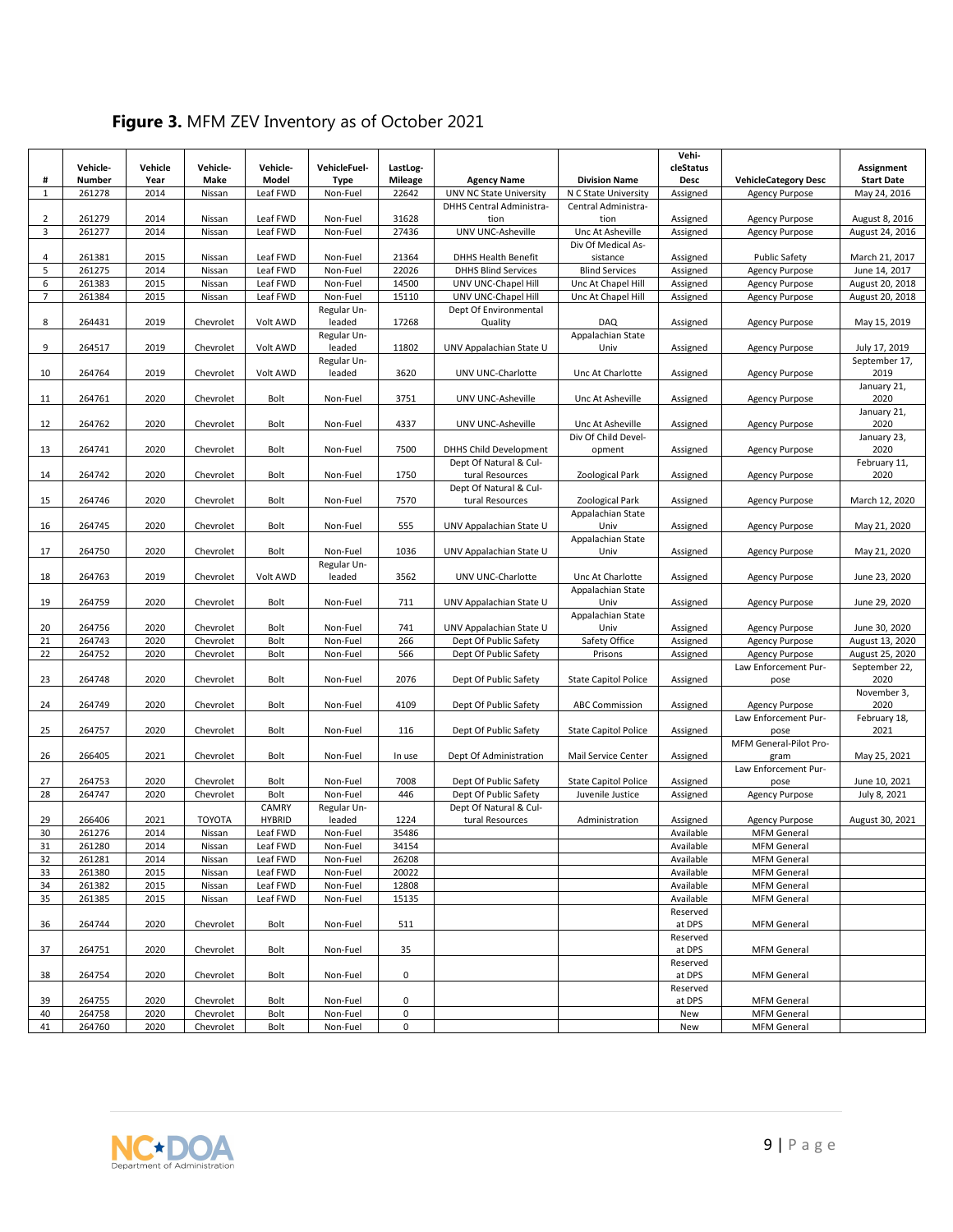## <span id="page-9-0"></span>**Charging Infrastructure**

Accessible charging infrastructure is essential for a successful EV transition, and the Department of Administration is pursuing a variety of strategies to expand existing EV infrastructure. DOA is working to identify adequate funding sources to support the cost of building and maintaining new chargers. DOA is also identifying potential locations for new chargers to maximize utilization by state agencies. Identifying the optimal location for charging infrastructure will include a survey on the technical aspects of charger installation, including but not limited to, parking infrastructure, secured access, and electric load capacity required by chargers. DOA is exploring additional innovative solutions to rapidly increase the number of available chargers for the state's fleet.

## <span id="page-9-1"></span>Existing Chargers in State Parking

The Parking Office currently maintains 27 EV chargers in Lot 77 to support personal-use charging for state employees with electric vehicles. The Parking Office is exploring options for increasing the utilization of those existing charging stations to support electric vehicles in the state's fleet.

## <span id="page-9-2"></span>Charging with ChargePoint Chargers

Motor Fleet Management provides a ChargePoint EV charging credit card to state employees that drive state-assigned ZEVs. The card is supplied with each EV and gives drivers the option to charge their vehicle at over 720 ChargePoint locations across North Carolina. Access to ChargePoint sites mitigates the uncertainty some new EV drivers face when seeking accessible charging options. In addition, the billing system for the ChargePoint credit card is seamless and leverages the existing system used by client agencies.

## <span id="page-9-3"></span>Governor's Budget Request

Governor Cooper's 2021-2023 Recommended Budget requested one million dollars each year to fund charging infrastructure for zero-emission vehicles owned or used by state agencies to support the fleet's transition to ZEVs. The new infrastructure would be funded by the Energy and Environment reserve. Neither the House nor the Senate versions of the budget include funds for charging infrastructure. As of October 20, 2021, the final budget package had not been approved. DOA will continue to monitor the progress of the budget and follow the Governor's request for charging infrastructure.

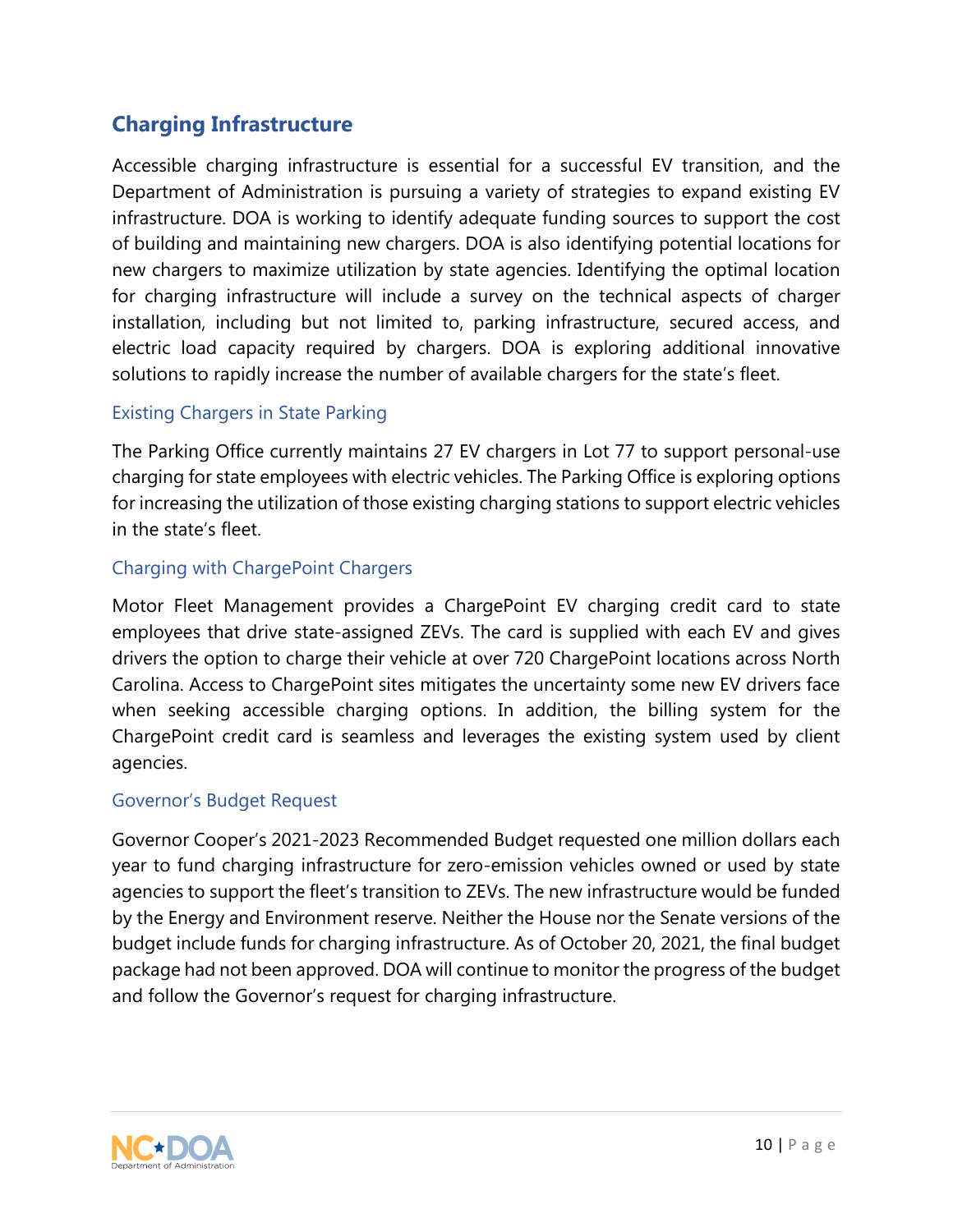## <span id="page-10-0"></span>Volkswagen Settlement Phase Two Funds

In 2015, the US Environmental Protection Agency (EPA) found that the Volkswagen Group of America, Inc. (VW) violated Section 203(a)(3)(B) of the Clean Air Act (CAA), 42 U.S.C. §75229(a)(3)(B). The EPA found VW manufactured and installed emissions defeat devices in certain diesel engine light-duty vehicles to circumvent EPA's nitrogen oxide (NOx) emissions standard. [6](#page-10-1) The EPA referred the notices of violation to the Department of Justice in November 2015, resulting in a \$14.7 billion settlement. [7](#page-10-2) As a part of the settlement, \$2.9 billion will be used to fund projects across the US to reduce NOx emissions where the diesel engines operate, including North Carolina. Over \$92 million was allocated to North Carolina to be administered by the North Carolina Department of Environmental Quality (DEQ). Phase 1 of the mitigation plan (from 2019 to 2021) provided \$30.68 million for ZEV infrastructure programs. The Phase 2 draft plan, released in July 2021, outlines the state's strategy for distributing its remaining \$68 million in VW settlement funds.

The draft [DEQ Phase 2 VW Mitigation Plan](https://files.nc.gov/ncdeq/Air%20Quality/motor/volkswagen/phase-2/NC-Draft-Phase-2-VW-Mitigation-Plan-2021.pdf) set aside \$1,009,068 in settlement dollars for state government Level 2 charging infrastructure. State agencies will be able to apply for these funds once they become available. The public comment period for the draft plan ended on September 7, 2021. As of the publishing of this October 2021 ZEV report, DEQ has not released the final mitigation plan. DOA plans to coordinate with cabinet agencies on potential applications for level 2 charging infrastructure.

<span id="page-10-2"></span><span id="page-10-1"></span><sup>7</sup> Draft North Carolina Phase 2 VW Mitigation Plan[. NC-Draft-Phase-2-VW-Mitigation-Plan-2021.pdf](https://files.nc.gov/ncdeq/Air%20Quality/motor/volkswagen/phase-2/NC-Draft-Phase-2-VW-Mitigation-Plan-2021.pdf) (July 1, 2021., page 2)



<sup>&</sup>lt;sup>6</sup> Draft North Carolina Phase 2 VW Mitigation Plan[. NC-Draft-Phase-2-VW-Mitigation-Plan-2021.pdf](https://files.nc.gov/ncdeq/Air%20Quality/motor/volkswagen/phase-2/NC-Draft-Phase-2-VW-Mitigation-Plan-2021.pdf) (July 1, 2021., page 2)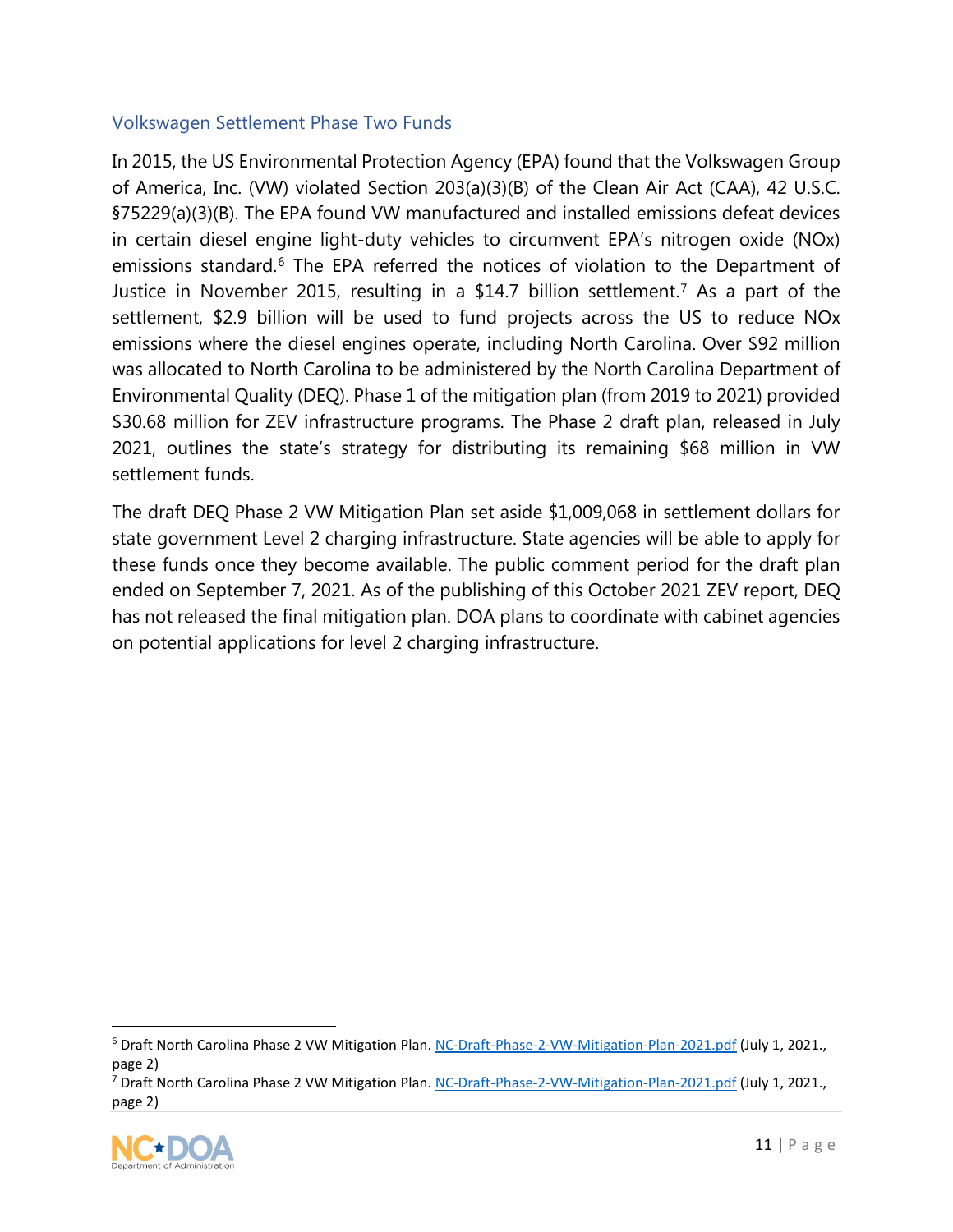## <span id="page-11-0"></span>**Next Steps**

The following tables detail actions that DOA plans to undertake, or is already in the process of implementing, to increase ZEV adoption in the state's motor fleet in compliance with Executive Order 80. The plan will be adjusted over time to address changes in EV and infrastructure technologies, vehicle demand, and infrastructure needs.

### <span id="page-11-1"></span>**Achieve Awareness and Adoption of Motor Fleet ZEV Plan**

#### **Promote ZEV Motor Fleet Adoption Across Agencies**

Lead Agency: Governor's Office, DOA Policy Office, Motor Fleet Management

#### Timeframe: During agency replacement cycles

The state will coordinate messaging from DOA and the Governor's Office to ensure agencies are aware of the directives in EO 80 and have the tools they need to adopt electric vehicles when the annual replacement list is released. Messaging may come from MFM, DOA Policy Office, or the Governor's Office. DOA will also host interagency coordination meetings with cabinet secretaries and executive leadership as necessary.

MFM will continue to host two Agency Fleet Coordinator (AFC) meetings annually (October and April). These meetings are training opportunities to update AFCs on the latest procedures for vehicle assignment, maintenance, utilization, driver management, and ZEV implementation. MFM will continue to send out a monthly service reminder to agency fleet coordinators. This reminder will include reminders about ZEV adoption.

#### **DOA/EO 80 Webpage Management**

Lead Agency: DOA Communications

#### Timeframe: Ongoing

DOA Communications will continue to maintain DOA's Executive Order 80 web page covering DOA's initiatives, including the Motor Fleet ZEV Plans and other ZEV information. DOA Communications will add additional resources to the webpage with more information about ZEV basics.

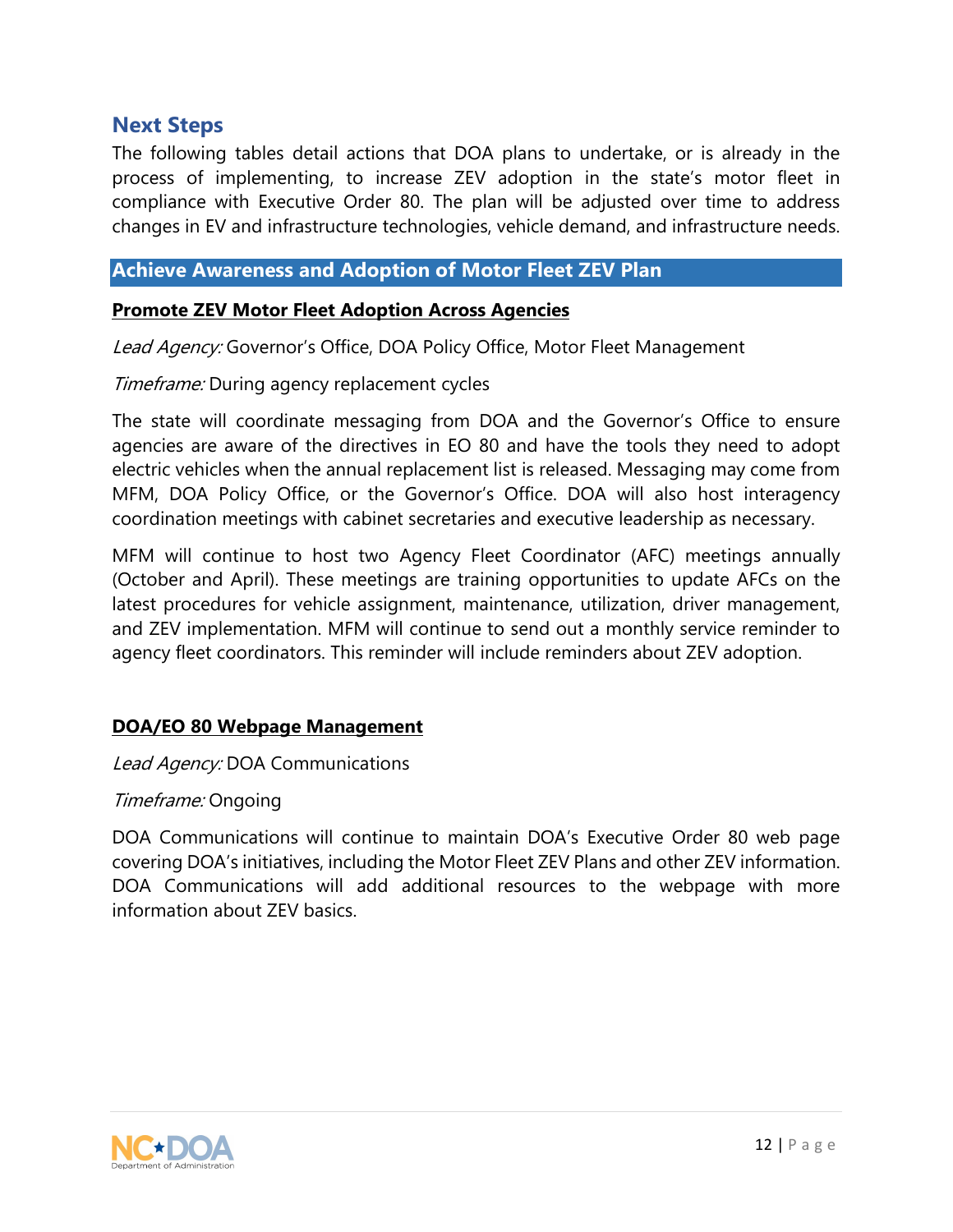## **EO 80 Public Promotion**

Lead Agency**:** DOA Communications

### Timeframe: Ongoing

DOA Communications will continue to promote EO 80 and the Motor Fleet ZEV plan through the DOA newsletter, digital e-boards, social media campaigns, and dynamic website content, and coordinate with the Governor's Communications Office and other cabinet agency communications offices on EO 80 public promotion.

### **EO 80 State and Local Government Promotion**

#### Lead Agency: MFM

### Timeframe: Presentation development October 2021 and then ongoing

Motor Fleet Management will develop a standardized PowerPoint presentation that will give an overview of Executive Order 80 and DOA's Motor Fleet Management ZEV Plan. MFM will present the overview to all MFM division staff and will use the PowerPoint for presentations with internal and external stakeholders, including state agencies and local governments.

## **ZEV Trends Tracking**

#### Lead Agency: Agencies, MFM

#### Timeframe: Annually or per replacement cycle

All agencies and MFM will track ZEV trends and benefits of agencies transitioning to ZEVs to the extent practicable and explore methods for recognizing increased ZEV utilization among state agencies, universities, and local governments. This work will include updating the state procurement contract as appropriate to take full advantage of increasing vehicle diversity and affordability.

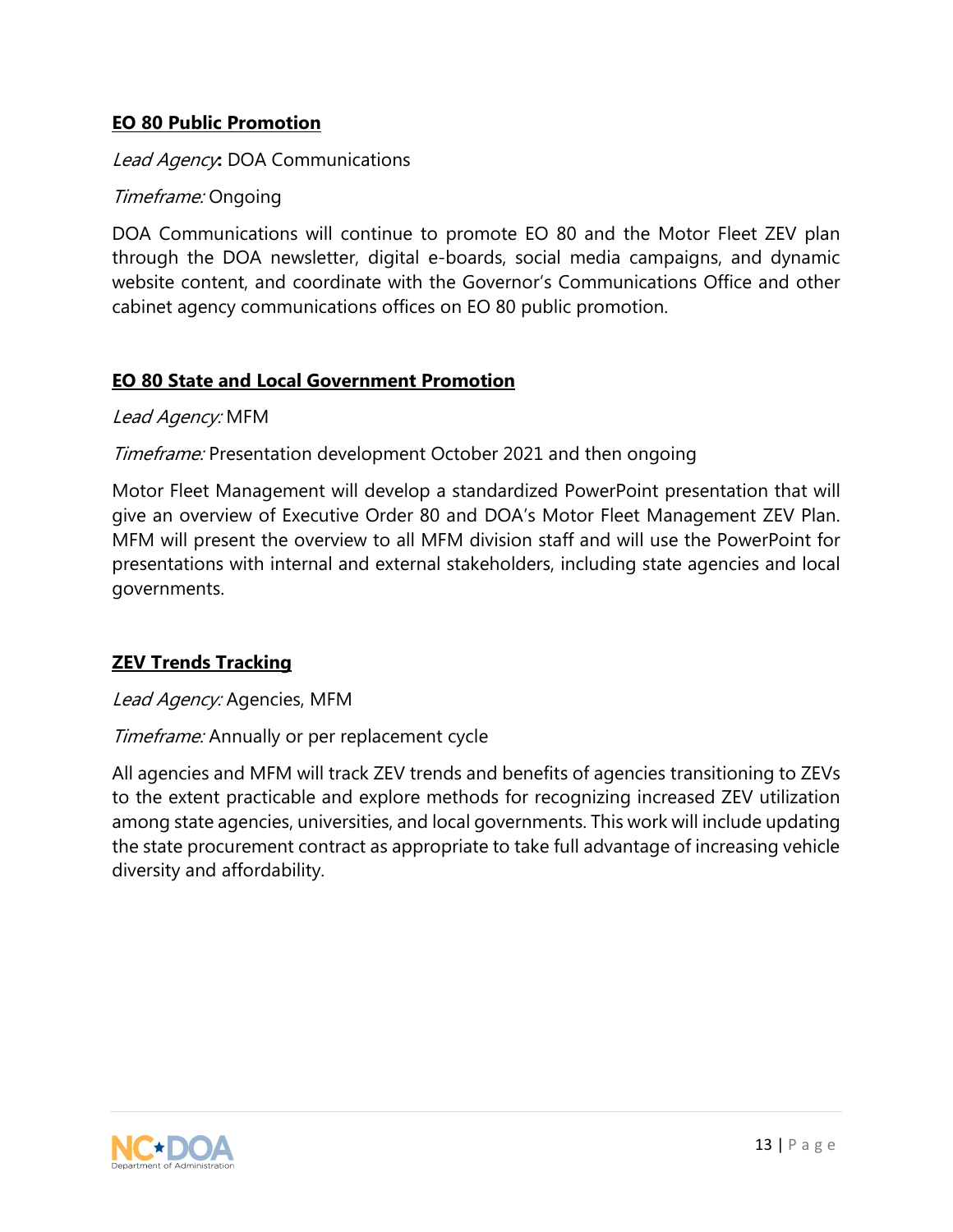## <span id="page-13-0"></span>**ZEV Replacement Implementation**

#### **ZEV Recommendations Review**

Lead Agency: MFM, Agencies

Timeframe: September 2021 – Ongoing

MFM will review ZEV replacement recommendations from the Sawatch Lab report with agencies as scheduled replacements of current vehicles are due. These recommendations are included in the 2021 replacement list, and MFM will be a resource to agencies as to why specific vehicles were recommended for EV replacement.

### **ZEV Transition**

Lead Agency: Agencies, MFM

#### Timeframe: September 2021 – Ongoing

Agencies and MFM will strengthen the process for transitioning more vehicles to ZEVs. Moving forward, using Sawatch's data, MFM will recommend ZEVs where feasible. If range or charging is an issue, MFM will offer a hybrid alternative where feasible. Agencies will need to evaluate whether the purpose and use of a vehicle will require the assignment of a mid-large SUV or truck. If the vehicle can be a sedan, an EV or hybrid sedan will be the replacement. If the vehicle type is unsuitable for existing hybrids on contract, MFM will offer the lowest emission suitable ICE vehicle. State agencies will also be encouraged to adopt ZEVs where they have identified vehicles suitable for ZEV replacement, even if a ZEV was not recommended on MFM's replacement list.

#### **Achieve High Rate of ZEV and Hybrid Adoption from Agencies**

Lead Agency: Agencies, DOA, Governor's Office

#### Timeframe: September 2021 – Ongoing

The FY 21-22 replacement list identified 143 vehicles eligible for ZEV replacement in the next fiscal year and 330 vehicles as eligible for hybrid replacement in the next fiscal year. Replacing 473 ICE vehicles in a single year with lower emission alternatives would significantly impact the fleet's overall emission output. DOA will work to maximize feasible ZEV replacement in upcoming fiscal years through actions such as identifying and troubleshooting identified agency barriers for ZEV adoption and working with fleet managers and others in preparation for the release of upcoming replacement lists.

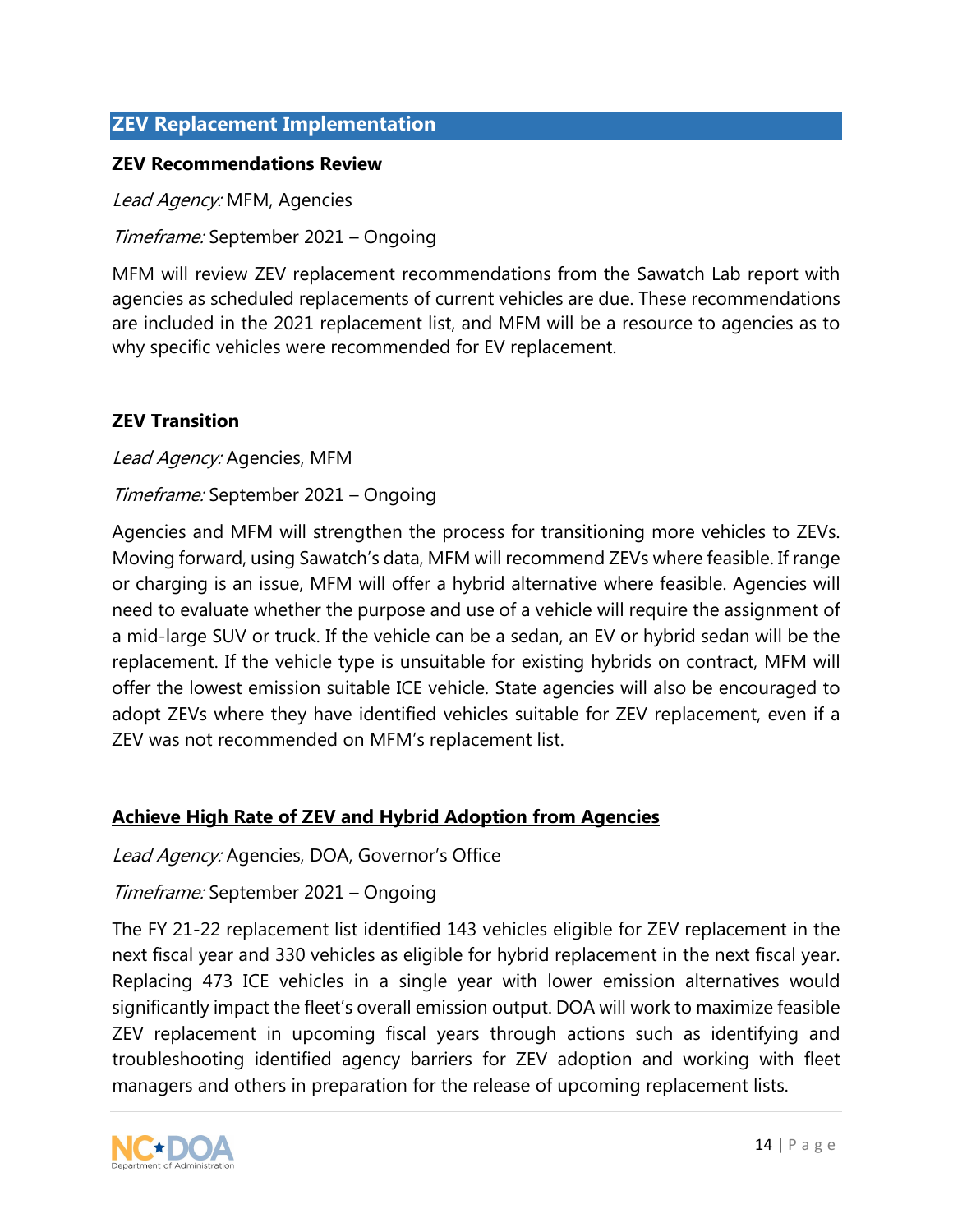## **Require Written Justification for Not Adopting ZEVs Where Feasible**

### Lead Agency: Agencies, MFM

## Timeframe: September 2021 – Ongoing

In instances where an agency determines that a ZEV is suitable despite MFM and Sawatch's determination, the agency is required to provide a written justification, signed by the agency head, to MFM addressing why an electric vehicle is not a feasible option. This step encourages more communication between MFM and agencies, as well as proactively facilitates the identification of ZEV adoption barriers. MFM will record and maintain these justification notices and track the rate of agency adoption compared to MFM replacement recommendations. MFM will work with agencies to identify a comparable hybrid vehicle for purchase and adoption where an EV is not feasible.

## <span id="page-14-0"></span>**Ensure Infrastructure Supports the Expansion of ZEV Usage**

#### **Location Suitability**

**Lead Agency:** State Parking, State Construction, State Property, MFM

**Timeframe:** September 2021- December 2021

DOA divisions will analyze charging location suitability data from the Sawatch Labs analysis to determine where new charging infrastructure will be most effectively utilized for current and future EV adoption. DOA is also exploring contracting options to include charging infrastructure in new building construction, leasing, and purchasing.

## **Minimizing Infrastructure Costs**

Lead Agency: State Construction, State Parking, State Property

Timeframe: September 2021 - December 2021

State Construction, State Parking, and State Property will work to clarify and minimize the cost of installing new charging infrastructure identified in the location suitability analysis.

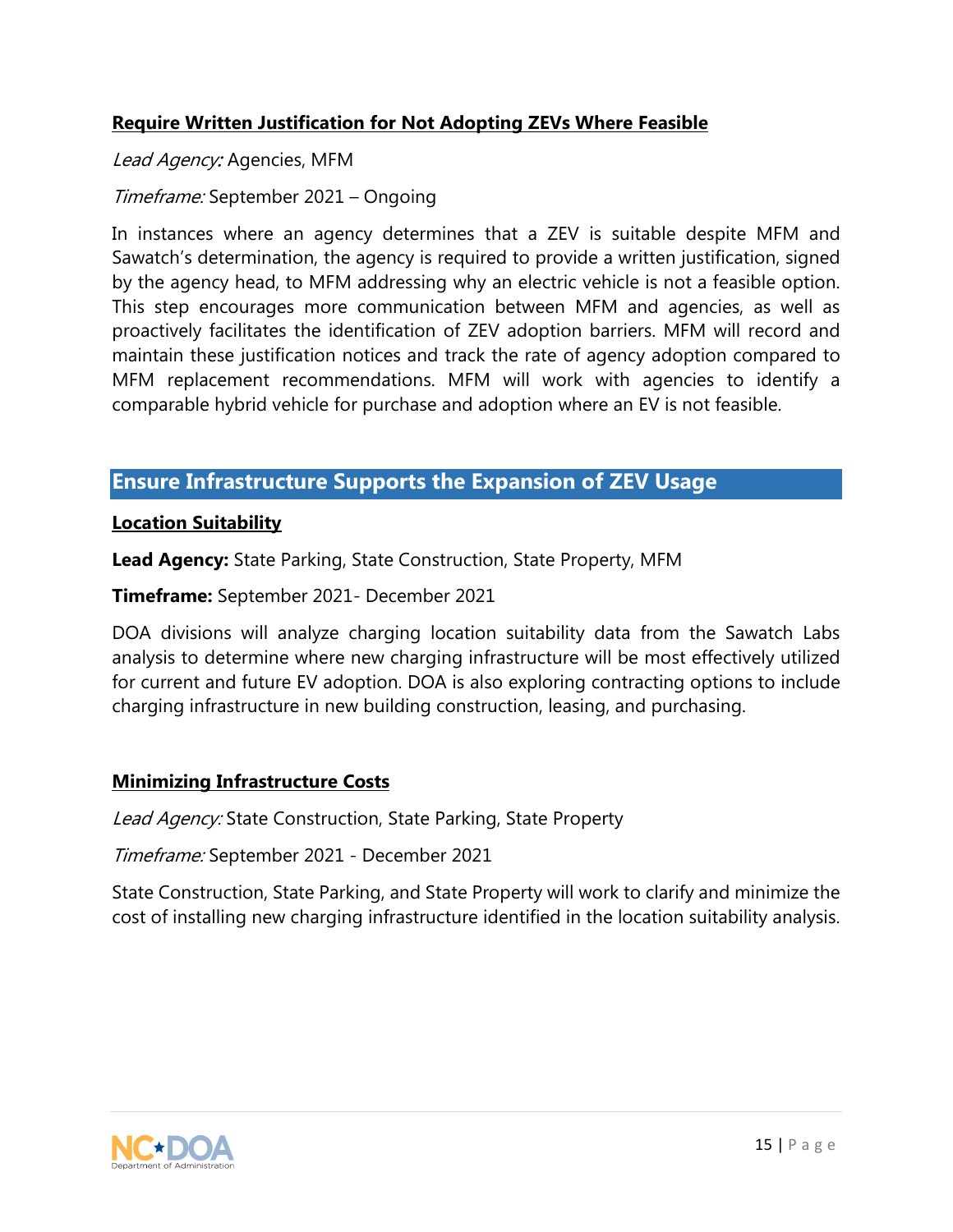## **Identify Funding Opportunities**

Lead Agency: DOA Policy Office, Fiscal Management, Governor's Office

## Timeframe: Ongoing

DOA and the Governor's Office will continue to pursue funding opportunities to increase EV charging infrastructure. DOA will coordinate with cabinet agencies to take advantage of EV charging grants through VW Phase 2 funds. DOA will also identify and pursue opportunities for federal funding to boost charging infrastructure for state vehicles. DOA will consider additional funding and grant opportunities as they become available.

## **Charging Stations on New State Parking Construction**

Lead Agency: State Property, State Construction, State Parking

## Timeframe: Ongoing

All new building construction that includes new parking lots will have at least two EV chargers where feasible. State Property, State Construction, and State Parking will determine how many chargers are needed and feasible at each site. When assessing the construction costs for new projects, State Construction will include the costs of EV charging infrastructure in the project.

## **Expanding Infrastructure**

Lead Agency: DOA Policy Office, State Parking, State Construction, Agencies

#### Timeframe: Ongoing

The DOA Policy Office, State Parking, State Construction, and other pertinent divisions will build on existing infrastructure by establishing collaboration and partnerships with the NC Department of Transportation (DOT), NC Department of Natural and Cultural Resources (DNCR), NC Department of Public Safety (DPS), NC Department of Environmental Quality (DEQ), local municipalities, universities, agencies, and other identified potential partners. Partnerships may include reciprocal agreements for sharing charging stations and sharing of best practices. To support this work, DOA will also explore procurement options for new charging infrastructure to support the state fleet ZEV transition.

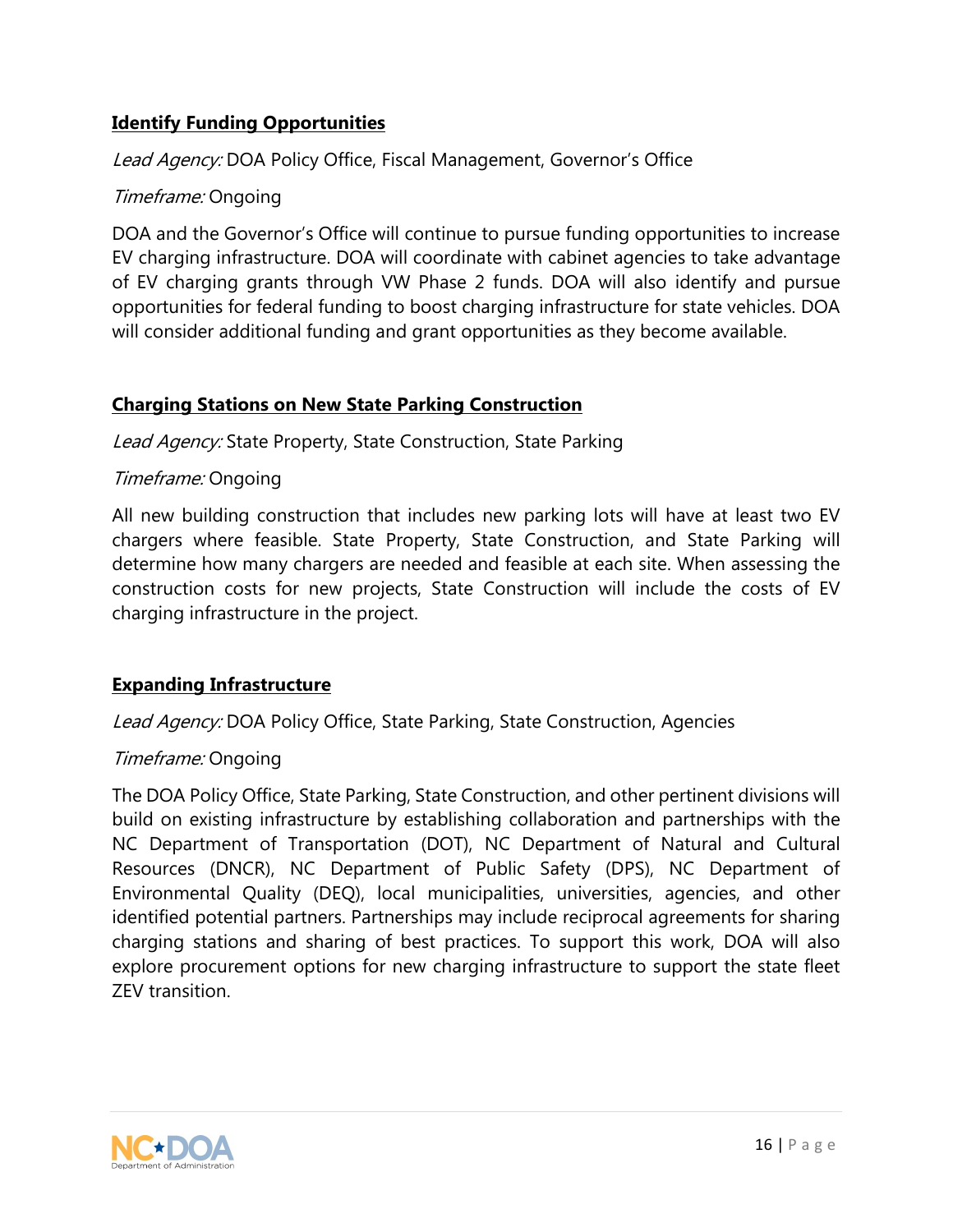## **Leased Space**

Lead Agency: State Property

## Timeframe: Ongoing

State Property will explore incentive options for leased office space that includes ZEV charging infrastructure. Future Request for Proposals (RFPs) for leased office space will include a request for details on the availability of charging stations and/or the feasibility of charging station installation prior to lease renewals and agreements. DOA may collaborate with cabinet agencies to promote efforts to expand EV charging at leased sites where feasible.

## <span id="page-16-0"></span>**Conclusion**

With increased market availability for affordable, long-range ZEVs and hybrid vehicles along with increased public buy-in, the state has an unprecedented opportunity to substantially increase the number of ZEVs and hybrids in North Carolina's motor fleet. Motor Fleet Management's new procurement contract makes ZEV and hybrids more costeffective than they have ever been, resulting in 480 new hybrids purchased in 2021. In coordination with the Governor's Office, DOA has recommended 143 ZEVs and 330 hybrid vehicles to replace ICE vehicles in state agencies during FY 2021-2022. Agencies will provide written justifications if they believe ZEVs are not suitable where recommended. This replacement recommendation process will result in higher adoption rates than previous years and provide information about challenges agencies face in the transition to ZEVs. DOA will also engage in intentional executive-level interagency coordination with the DPS, DOT, DNCR, and DEQ to swiftly adopt and improve shared ZEV and charging infrastructure best practices.

Charging infrastructure remains the most significant barrier to transitioning the state's fleet to ZEVs. The agency continues to evaluate opportunities to expand access to ZEV charging infrastructure. Adequate charging availability is critical to support the influx of ZEVs that DOA expects to be purchased during this fiscal cycle. DOA will continue to work in partnership with the Governor's Office, state government agencies, and external stakeholders to implement the goals defined in Executive Order 80.

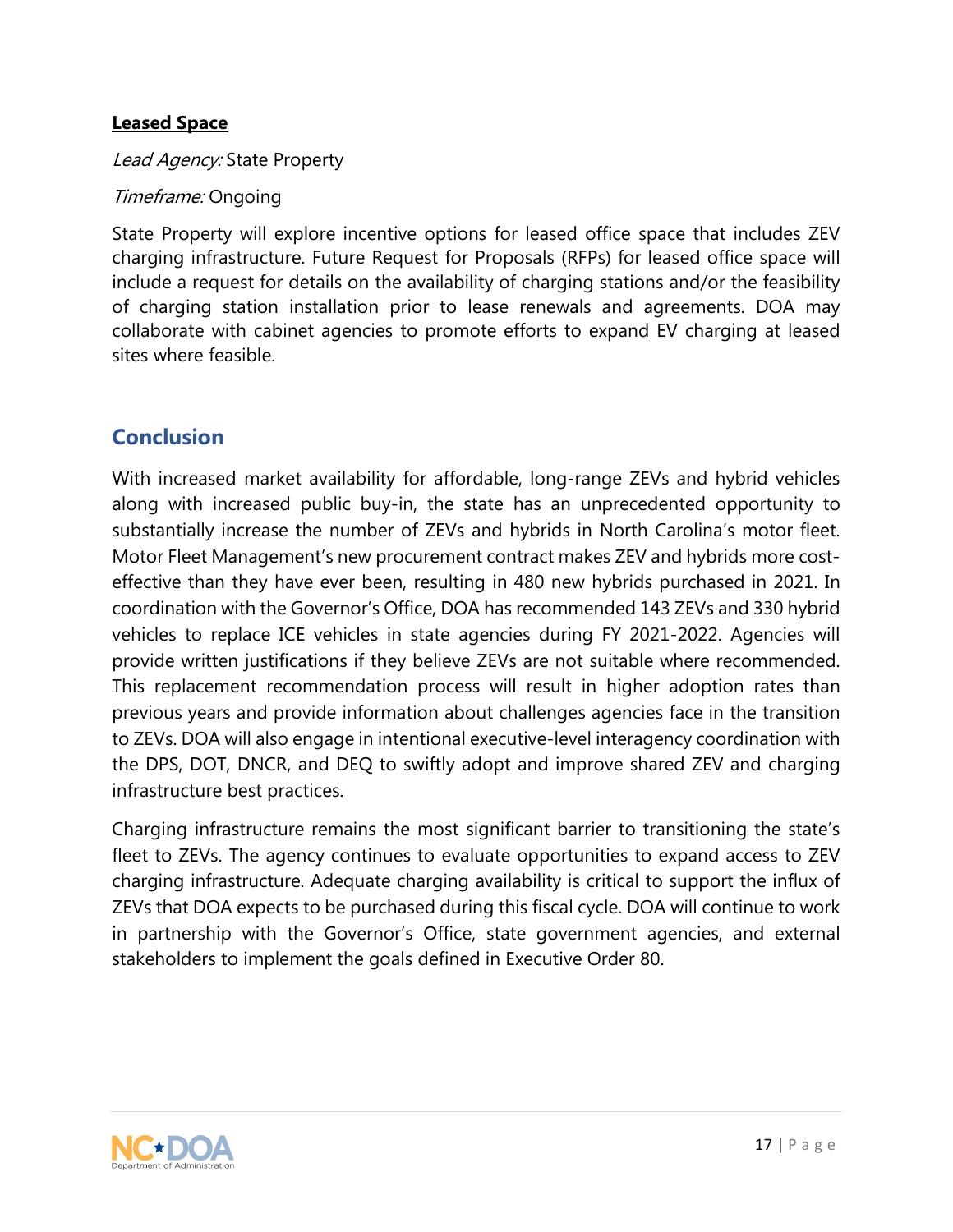# <span id="page-17-0"></span>**Appendix**

NREL and Sawatch Labs Executive Summary Data and Tables and Graphs.

| <b>Category</b>             | <b>Stats</b>            |  |  |  |
|-----------------------------|-------------------------|--|--|--|
| <b>Vehicles</b>             | 5901                    |  |  |  |
| <b>Telematics Provider</b>  | Geotab                  |  |  |  |
| <b>Period of Analysis</b>   | $2/23/2018 - 1/16/2020$ |  |  |  |
| <b>Miles Analyzed</b>       | 64,000,000              |  |  |  |
| <b>Total Trips Analyzed</b> | 2,990,000+              |  |  |  |

#### **Table 1. Fleet Summary**

#### **Table 2. Custom Settings**

| <b>Input Category</b>                                            | <b>Custom Setting</b> |
|------------------------------------------------------------------|-----------------------|
| <b>Gas Price</b>                                                 | \$2.00/gallon         |
| <b>Electricity Rate</b>                                          | \$0.11/kWh            |
| <b>GHG Emissions Factor for</b><br><b>Electricity Generation</b> | 360 g/kWh             |
| Social Cost of Carbon                                            | \$36/ton              |
| <b>ICE Maintenance Cost</b>                                      | \$969 /15,000 miles   |
| <b>EV Maintenance Cost</b>                                       | \$360/15,000 miles    |
| <b>Vehicle Life Cycle</b>                                        | 8 years               |

### Table 3. EV Suitability Assessment Results Summary

| <b>Vehicle Class</b>            | # of Vehicles<br>Analyzed | <b>EV Candidates</b><br>(in class) | <b>EV Candidates</b><br>(Allowing SUVs <sup>7</sup> ) |
|---------------------------------|---------------------------|------------------------------------|-------------------------------------------------------|
| Cargo-van                       | 25                        | 5                                  | 5                                                     |
| <b>Minivan</b>                  | 687                       | 235                                | 411                                                   |
| Pickup                          | 170                       | 30                                 | 90                                                    |
| Sedan                           | 3968                      | 2020                               | 2020                                                  |
| <b>SUV</b>                      | 1051                      | 514                                | 514                                                   |
| <b>TCO Savings</b>              | -                         | \$13,000,000                       | \$14,000,000                                          |
| <b>GHG Emissions Reductions</b> | -                         | 66,000 metric tonnes               | 68,000 metric tonnes                                  |

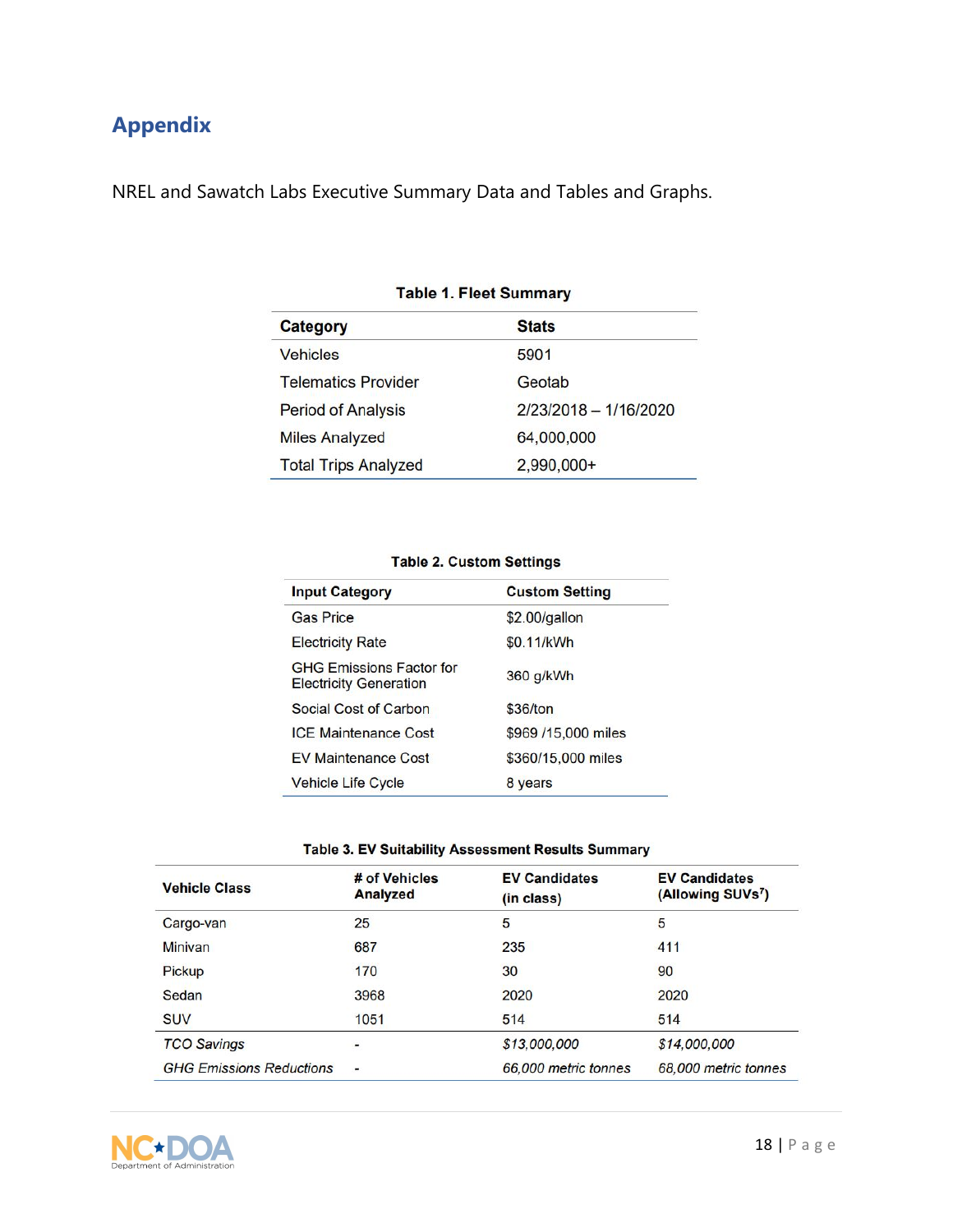

Figure 3. Projected Daily Demand Curve at 3824 Barrett Dr, September 2019 (40% Electrification) 70 60 50 W. 40 Peak  $30$  $20$ 10 19100 1300 Time of Day Daily demand for all other days Day(s) with highest kW de ti 93

Appendix Figures 2 and 3 illustrate from Sawatch Labs executive summary report illustrate examples of measurement of projected peak charging demand and the projected daily demand curve for locations where vehicles park overnight. For these particular examples, Sawatch shows projected demand for 3824 Barrett Dr., Raleigh. The models account for the assumption that ZEVs will replace the top 40% of vehicles in the fleet. At this location, the projected peak charging demand would be 62.1kW if nine (9) vehicles were to charge simultaneously at a standard 6.7 kW Level 2 charging power (Figure 2). Using the 2019 levels of projected charging demand, the peak demand would have occurred between 3:00 pm and 3:30 pm (Figure 3). If this is coincident with the facility's peak demand, charging at this time could result in an increased demand charge from the utility. This analysis will help inform where and how chargers would be utilized most effectively to minimize added utility costs.